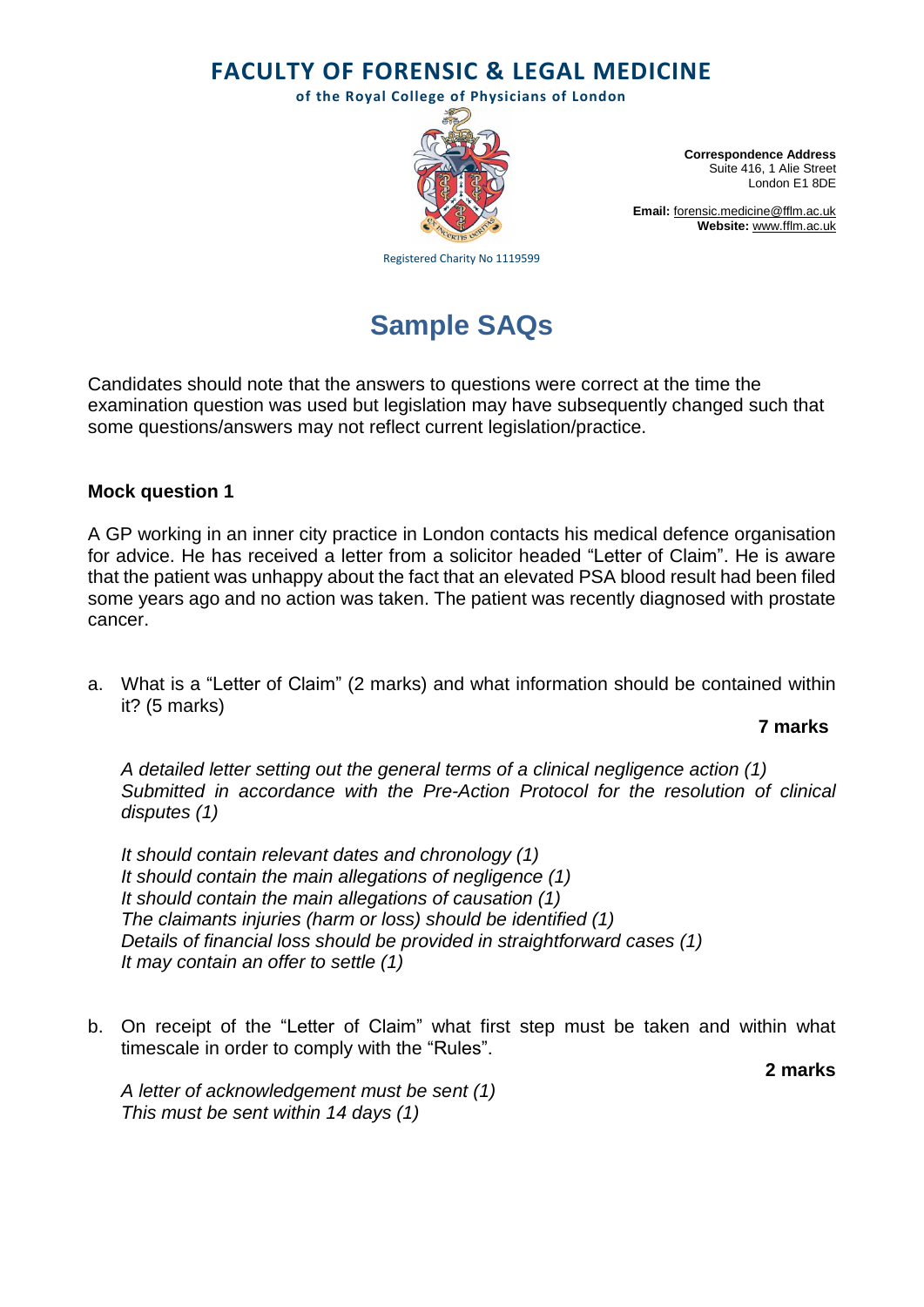- c. The second step that must be taken on receipt of a "Letter of Claim" is to produce a detailed "Letter of Response".
	- i. Within what timescale (1 mark)?
	- ii. Describe the content of this letter by reference to **4** key features (4 marks).

#### **5 marks**

- *i. This must be 4 months (1)*
- *ii. The letter of response must set out the defendant's position (1) Admissions must be made where appropriate (1) Any part of the claim denied should be specifically identified and the area of challenge clearly set out (1) A clear response to any offer to settle must be made (1)*
- d. A medical adviser or solicitor requires in most cases evidence from a minimum of **4** sources to draft a suitable "Letter of Response". What are they?

**4 marks**

*A statement or report from the doctor commenting on the letter of claim (1) The relevant medical records (1) An expert opinion on Breach of Duty (1) An Expert opinion on Causation (1)*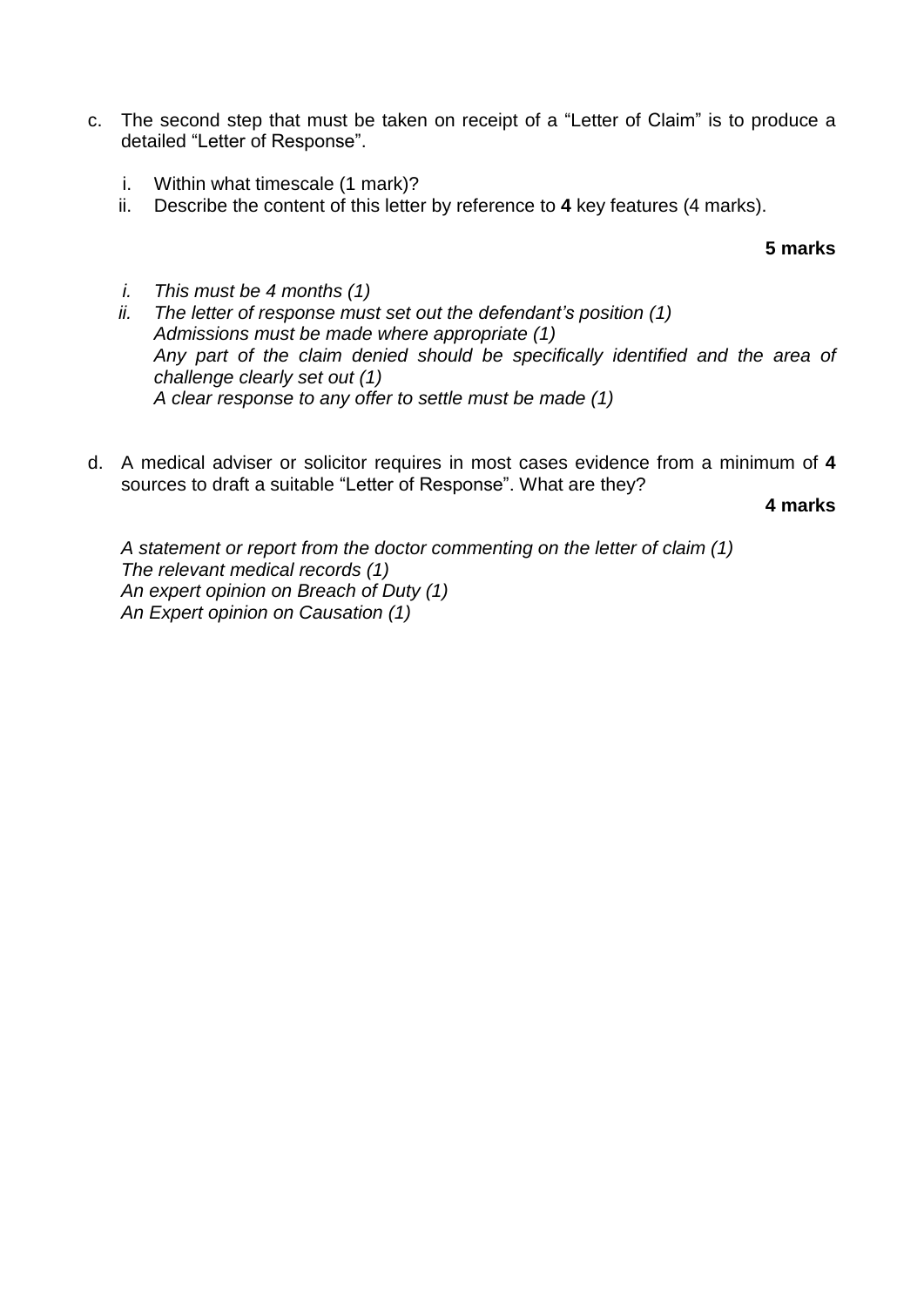## **Mock question 2**

Dr Smith received a letter from the GMC advising that the Metropolitan Police have informed the GMC of Dr Smith's conviction and disqualification from driving. Four months earlier Dr Smith was convicted of a motoring offence of driving with an excess level of blood alcohol. At the time of the offence the police advised Dr Smith that the police would notify the General Medical Council (GMC).

a. As a matter of probity, what 3 broad categories of dealings with the police should a registered doctor inform the GMC of without delay (3 marks) and within what geographical limits (1 mark) ?

**4 marks**

*Accepted a caution (1) Been charged with a criminal offence (1) Found guilty of a criminal offence (1)*

*Anywhere in the world/no limits (1)*

In due course the GMC invited Dr Smith to undergo a health assessment.

b. Describe the assessment process and its outcome by reference to 8 key features.

**8 marks**

*Examination of the doctor's physical or mental health by two doctors selected by the GMC. In many cases, these doctors will be psychiatrists.*

*Where the doctor is willing to undergo the assessment, the GMC will make arrangements for the examinations to take place.*

*The two doctors carrying out the examinations will prepare a report covering:*

- *whether the doctor is fit to practise either generally or in a limited way;*
- *any recommendations about the management of the case.*

*8 of the following will achieve full marks*

- *Physical health (1)*
- *Mental health (1)*
- *As part of a wider investigation into fitness to practise (1)*
- *2 doctors (1)*
- *Psychiatrists (1)*
- *Not exclusively psychiatrists (1)*
- *Reports will be prepared (1)*
- *Fitness to practice generally (1)*
- *Fitness to practice in a limited way (1)*
- *Recommendations about management of the case (1)*